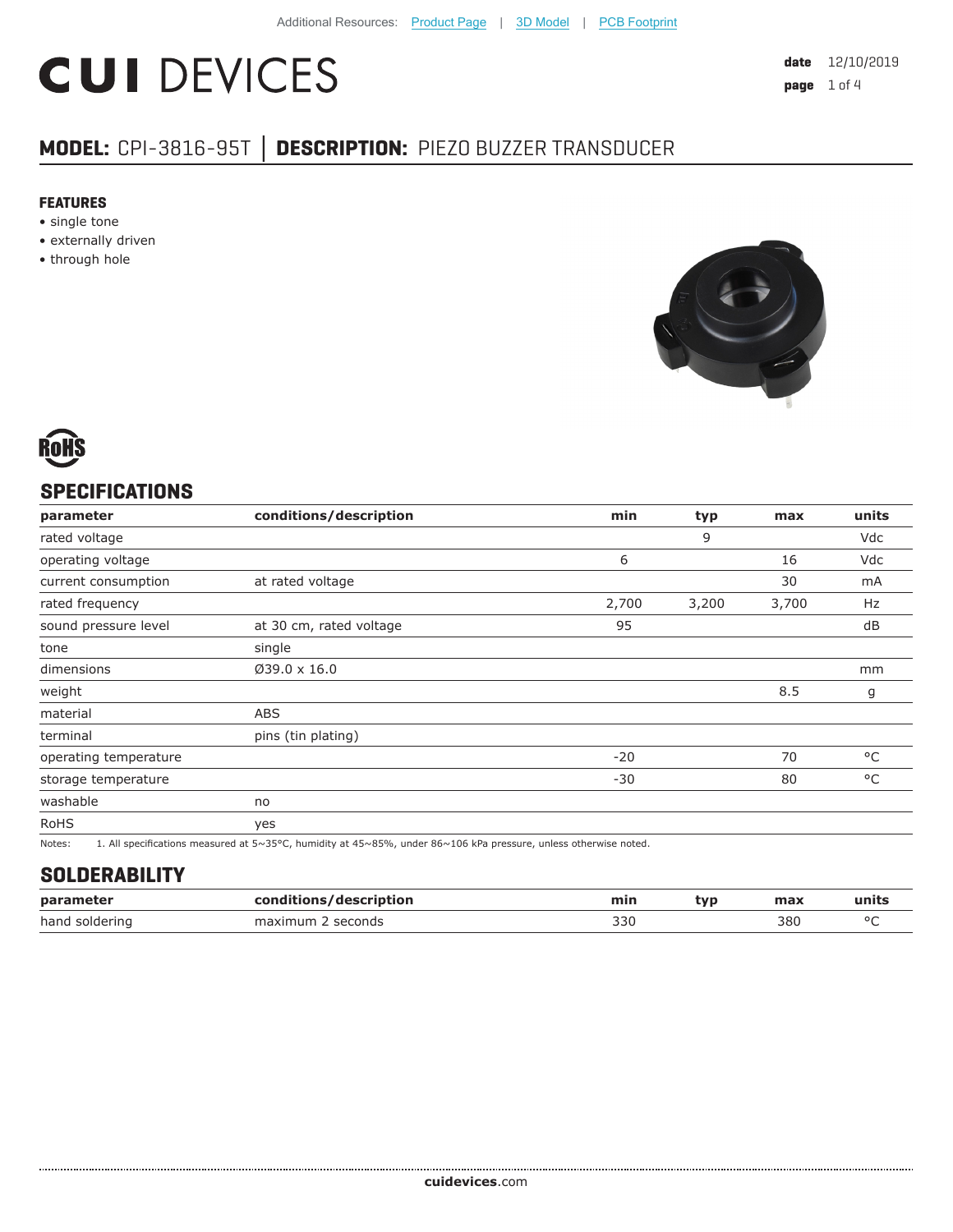#### **MECHANICAL DRAWING**



#### **PERFORMANCE CURVES**



### **DRIVING CIRCUIT**



Notes: 1. The current consumption and the sound pressure level are measured by using the recommended driving circuit shown above.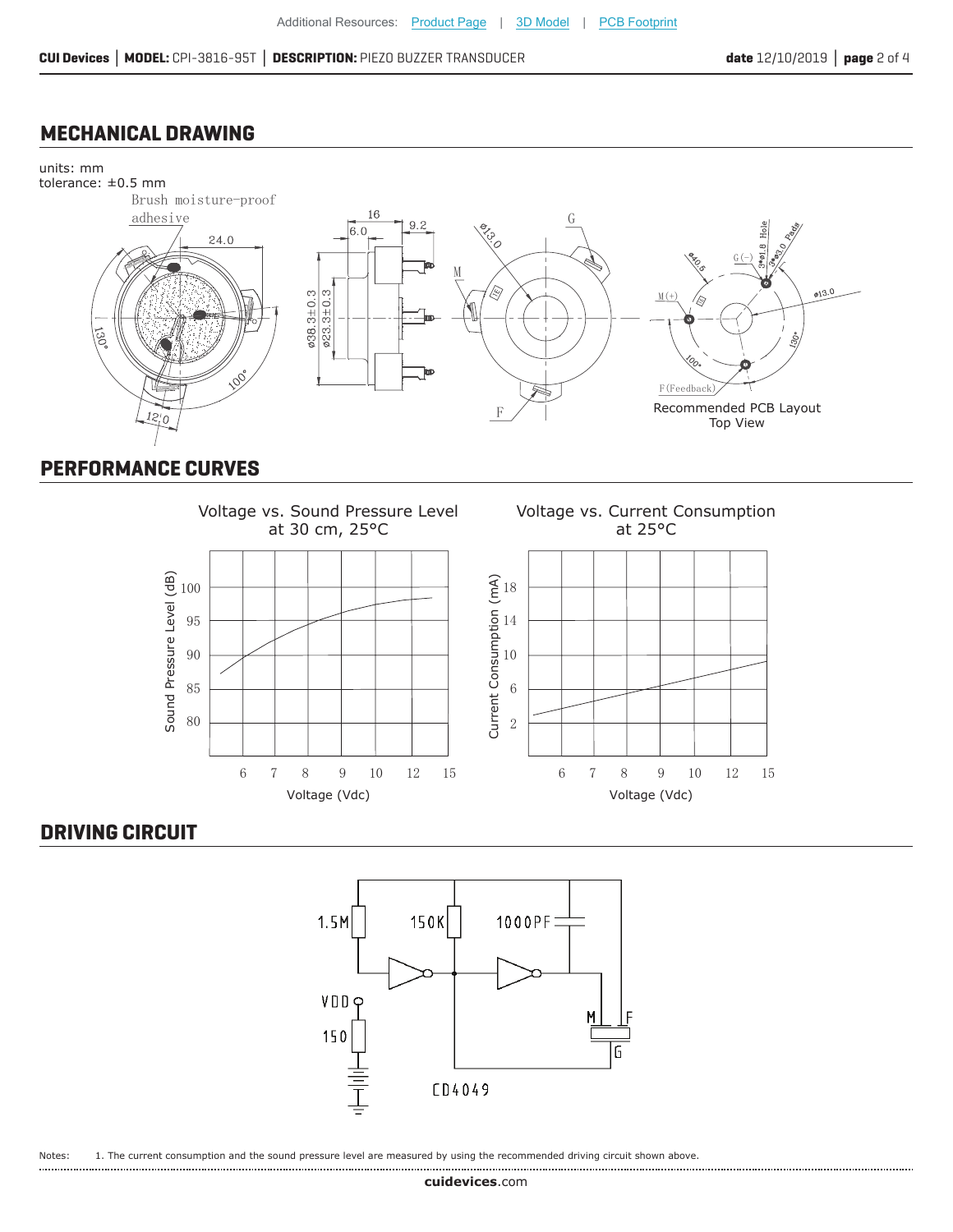#### **PACKAGING**

#### units: mm

Carton Size: 520 x 330 x 280 mm Carton QTY: 320 pcs per carton



**cui[devices](https://www.cuidevices.com/track?actionLabel=Datasheet-ClickThrough-HomePage&label=CPI-3816-95T.pdf&path=/)**.com